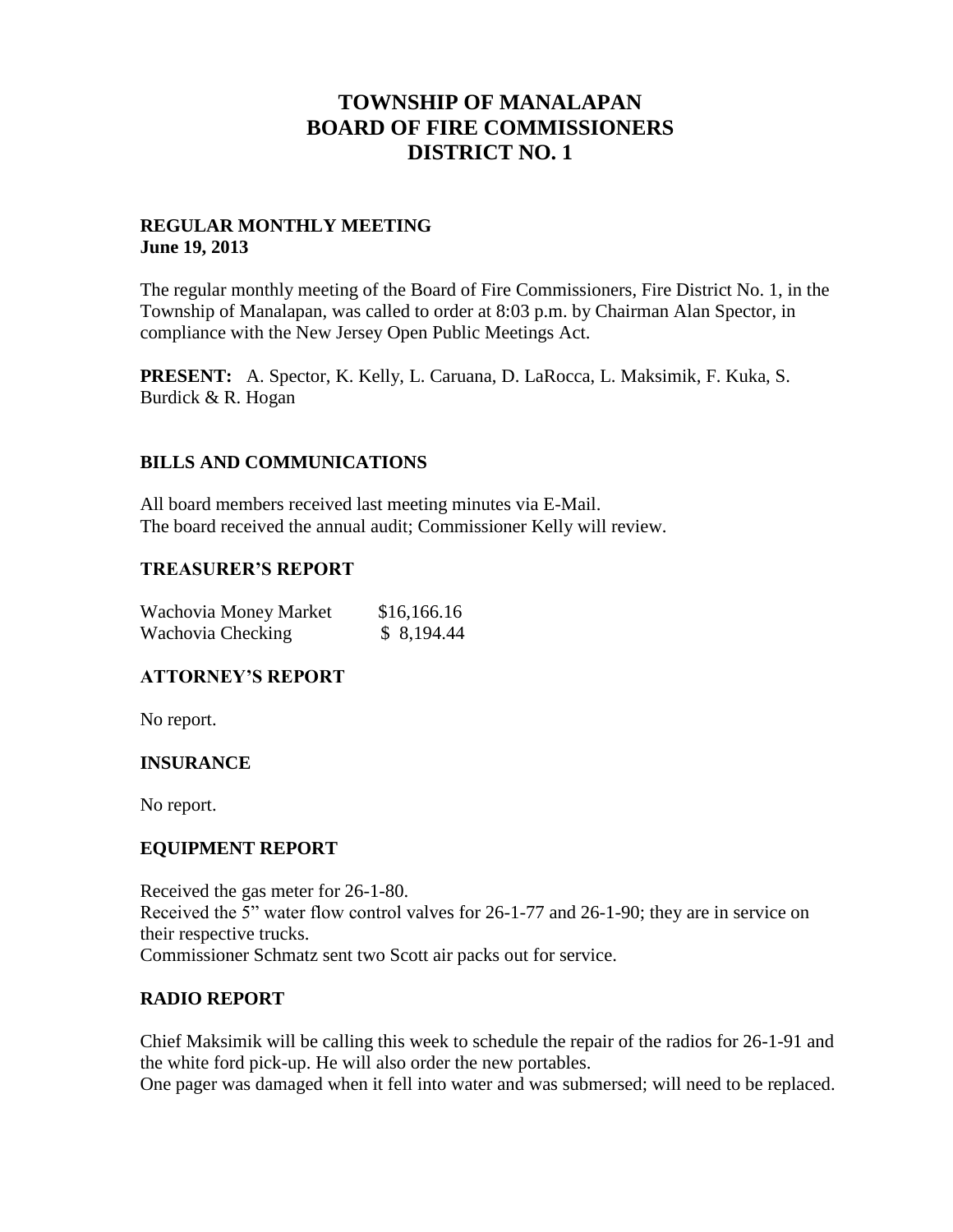## **CHIEF'S REPORT**

Chief Maksimik reported there have been 368 fire calls for the year; there is no printout due to a computer error.

## **TRUCK REPORT**

26-1-73, 26-1-91, and 26-1-93 have all been repaired. 26-1-80 blew an air conditioning line. Fire & Safety will repair it under warranty. The passenger mirror will also be repaired while they have the truck. Yearly service will begin on trucks next month. Steve Burdick is scheduling them. The second assistant chiefs light bar is not working, the motherboard is malfunctioning. The entire light bar may need to be replaced. Commissioner LaRocca will look into the possibility of repairing it.

## **ASSOCIATION REPORT**

The floor in the main station is currently being repaired as well as the floors in the back building are being coated with anti-slip epoxy. The cement area outside the back building is also being coated. President Hogan notified us that the company doing the work told him it would be an additional \$5,200 to coat the back building, due to the cracks in the floor from the original contractor pouring the floor improperly. We agreed with President Hogan that they should complete the job as originally agreed and no additional money would be paid. The fire company is looking to have the area around the new building landscaped and sprinklers installed.

Discussed the replacement of the lighting in the bays and tabled until next meeting.

### **TRUSTEES' REPORT**

No report.

### **OLD BUSINESS**

See attached.

#### **NEW BUSINESS**

Commissioner Kelly made a motion to pay all vouchers; this was seconded by Commissioner LaRocca. All voted aye.

Commissioner Spector made a motion for to purchase 2 sets of bunker gear for firefighters Pompeo and Lezamiz; this was seconded by Commissioner Kelly. All voted aye.

The Fire Company is looking into getting some military surplus equipment and possibly vehicles as well. Commissioner Kelly will work with the Chiefs to get the information needed to qualify for this program.

Meeting opened to the public at 9:00 P.M.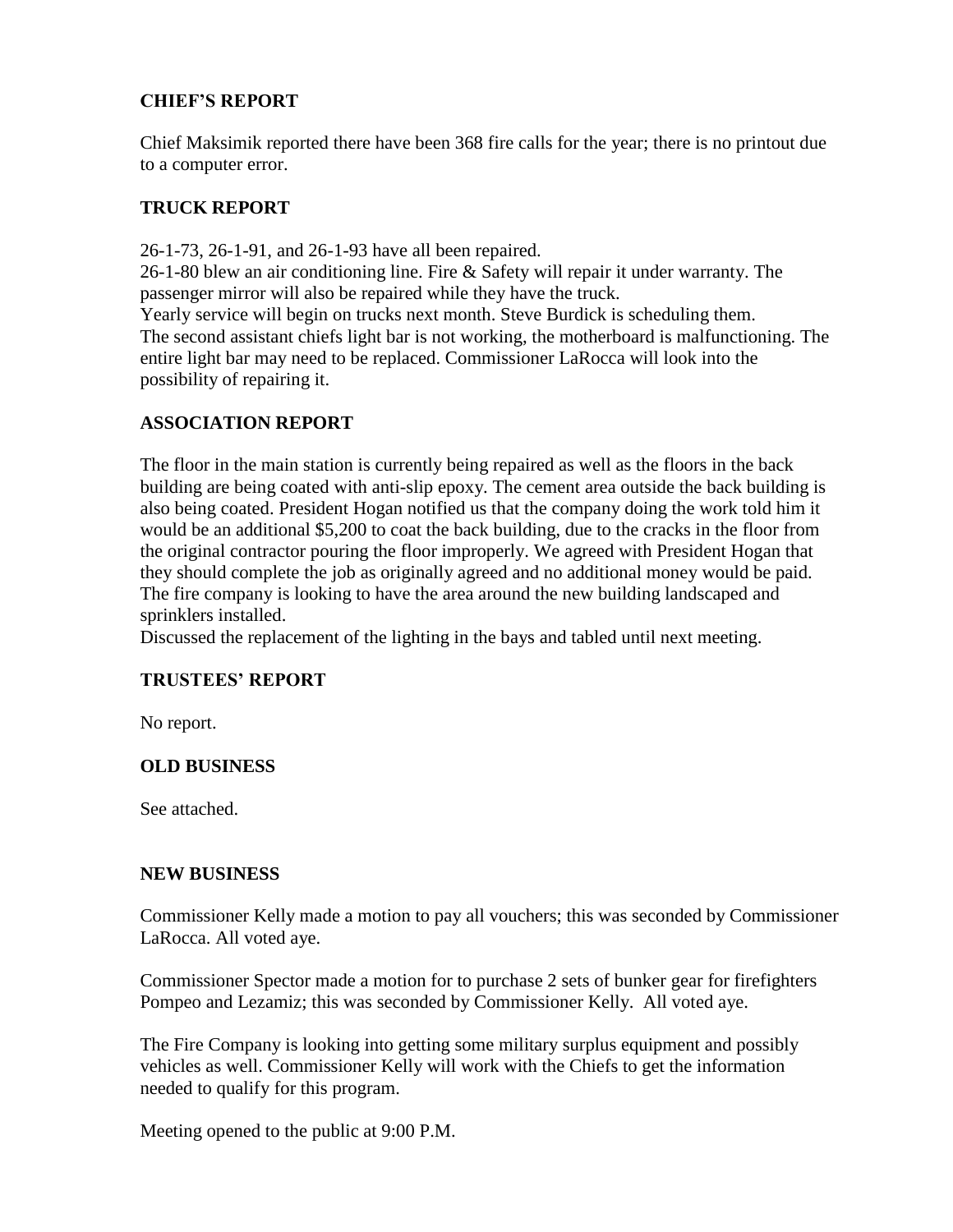A motion was made by Commissioner Spector to adjourn; it was second by Commissioner Kelly and all voted aye.

Meeting adjourned at 9:03 P.M.

 Respectfully submitted, Kenneth Kelly, Clerk